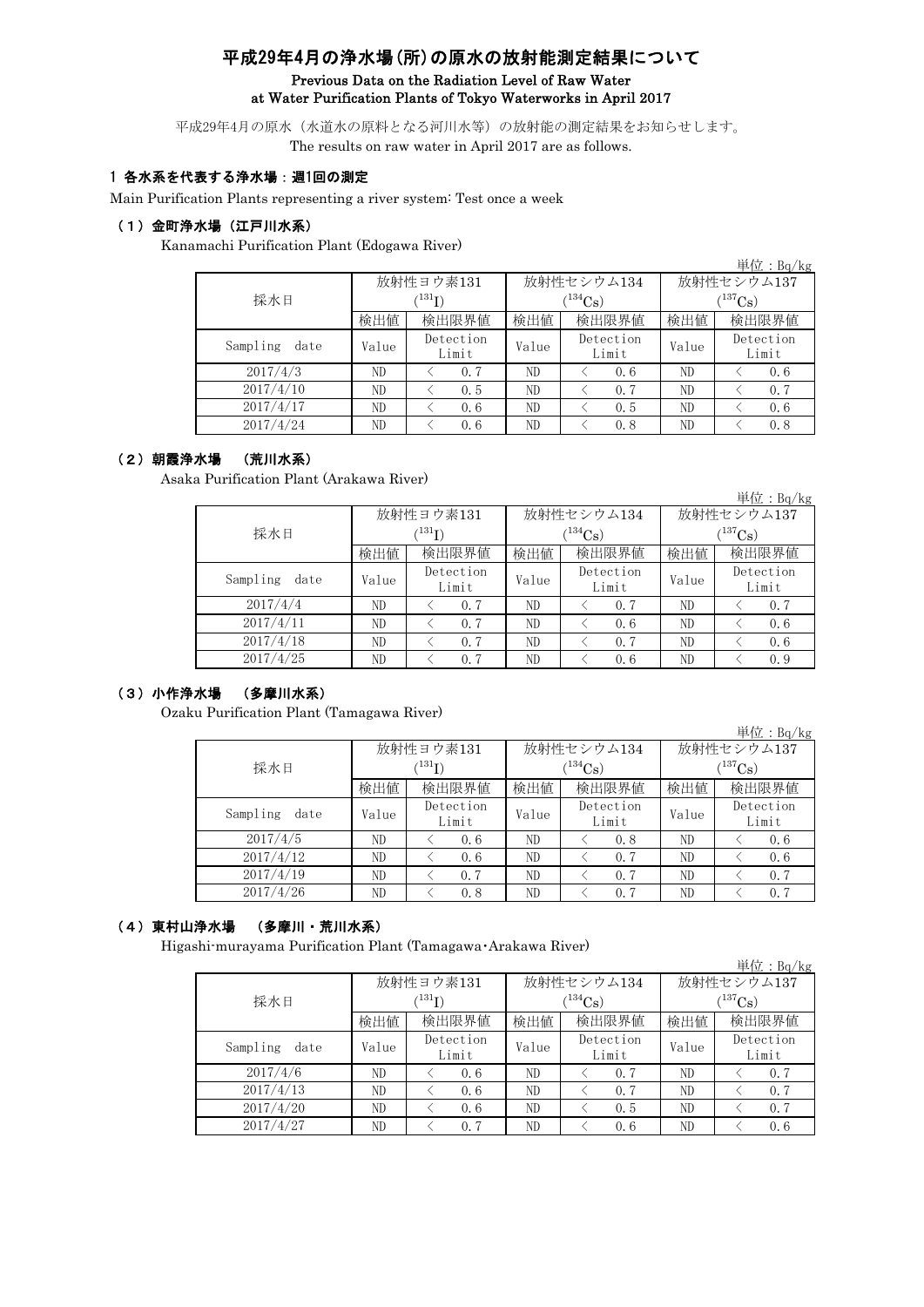# (5)長沢浄水場 (相模川水系)

Nagasawa Purification Plant (Sagamigawa River)

| $\omega$ and $\alpha$ is a contracted by $\omega$ . The contract of $\omega$ is a contracted by $\alpha$ |       |                    |       |                    |                       | 単位: $Bq/kg$        |  |  |
|----------------------------------------------------------------------------------------------------------|-------|--------------------|-------|--------------------|-----------------------|--------------------|--|--|
|                                                                                                          |       | 放射性ヨウ素131          |       | 放射性セシウム134         | 放射性セシウム137            |                    |  |  |
| 採水日                                                                                                      |       | $^{\prime131}$ I)  |       | $(134)$ Cs         | $(^{137}\mathrm{Cs})$ |                    |  |  |
|                                                                                                          | 検出値   | 検出限界値              | 検出値   | 検出限界値              | 検出値                   | 検出限界値              |  |  |
| Sampling<br>date                                                                                         | Value | Detection<br>Limit | Value | Detection<br>Limit | Value                 | Detection<br>Limit |  |  |
| 2017/4/7                                                                                                 | ND    | 0.7                | ND    | 0.5                | ND                    | 0.8                |  |  |
| 2017/4/14                                                                                                | ND    | 0.7                | ND    | 0.6                | ND                    | 0.7                |  |  |
| 2017/4/21                                                                                                | ND    | 0, 6               | ND    | 0.7                | ND                    | 0.7                |  |  |
| 2017/4/28                                                                                                | ND    | 0.7                | ND    | 0.8                | ND                    | 0.7                |  |  |

# 2 その他の主要浄水場:概ね月1回の測定

Other Main Purification Plants: Test mostly once a month

|                     |                            |                  |                                     |                    |       |                             |              |            |                                     |                    | 単位:Bq/kg |  |
|---------------------|----------------------------|------------------|-------------------------------------|--------------------|-------|-----------------------------|--------------|------------|-------------------------------------|--------------------|----------|--|
| 浄水所<br>採水日<br>水源    |                            |                  | 放射性ヨウ素131<br>$({}^{131}\mathrm{I})$ |                    |       |                             | $(^{134}Cs)$ | 放射性セシウム134 | 放射性セシウム137<br>$(^{137}\mathrm{Cs})$ |                    |          |  |
|                     |                            |                  | 検出値                                 |                    | 検出限界値 | 検出値<br>検出限界値                |              |            | 検出値                                 |                    | 検出限界値    |  |
| Monitoring<br>point | Water<br>resource          | Sampling<br>date | Value                               | Detection<br>Limit |       | Detection<br>Value<br>Limit |              |            | Value                               | Detection<br>Limit |          |  |
| 三郷<br>Misato        | 江戸川水系<br>Edogawa<br>River  | 2017/4/12        | ND                                  | $\langle$          | 0, 7  | ND                          | $\langle$    | 0.6        | ND                                  | $\lt$              | 0.6      |  |
| 三園<br>Misono        | 荒川水系<br>Arakawa<br>River   | 2017/4/12        | ND                                  | $\lt$              | 0.6   | ND                          | $\langle$    | 0.5        | ND                                  | $\langle$          | 0, 7     |  |
| 境<br>Sakai          | 多摩川水系<br>Tamagawa<br>River | 2017/4/12        | ND                                  | $\langle$          | 0, 7  | ND                          | $\langle$    | 0.6        | ND                                  | $\langle$          | 0.8      |  |
| 砧<br>Kinuta         | 多摩川水系<br>Tamagawa<br>River | 2017/4/12        | ND                                  | $\langle$          | 0.8   | ND                          | $\langle$    | 0.7        | ND                                  | $\langle$          | 0.8      |  |
| 砧下<br>Kinutashimo   | 多摩川水系<br>Tamagawa<br>River | 2017/4/12        | ND                                  | $\lt$              | 0.7   | ND                          | $\langle$    | 0.6        | ND                                  | $\langle$          | 0.9      |  |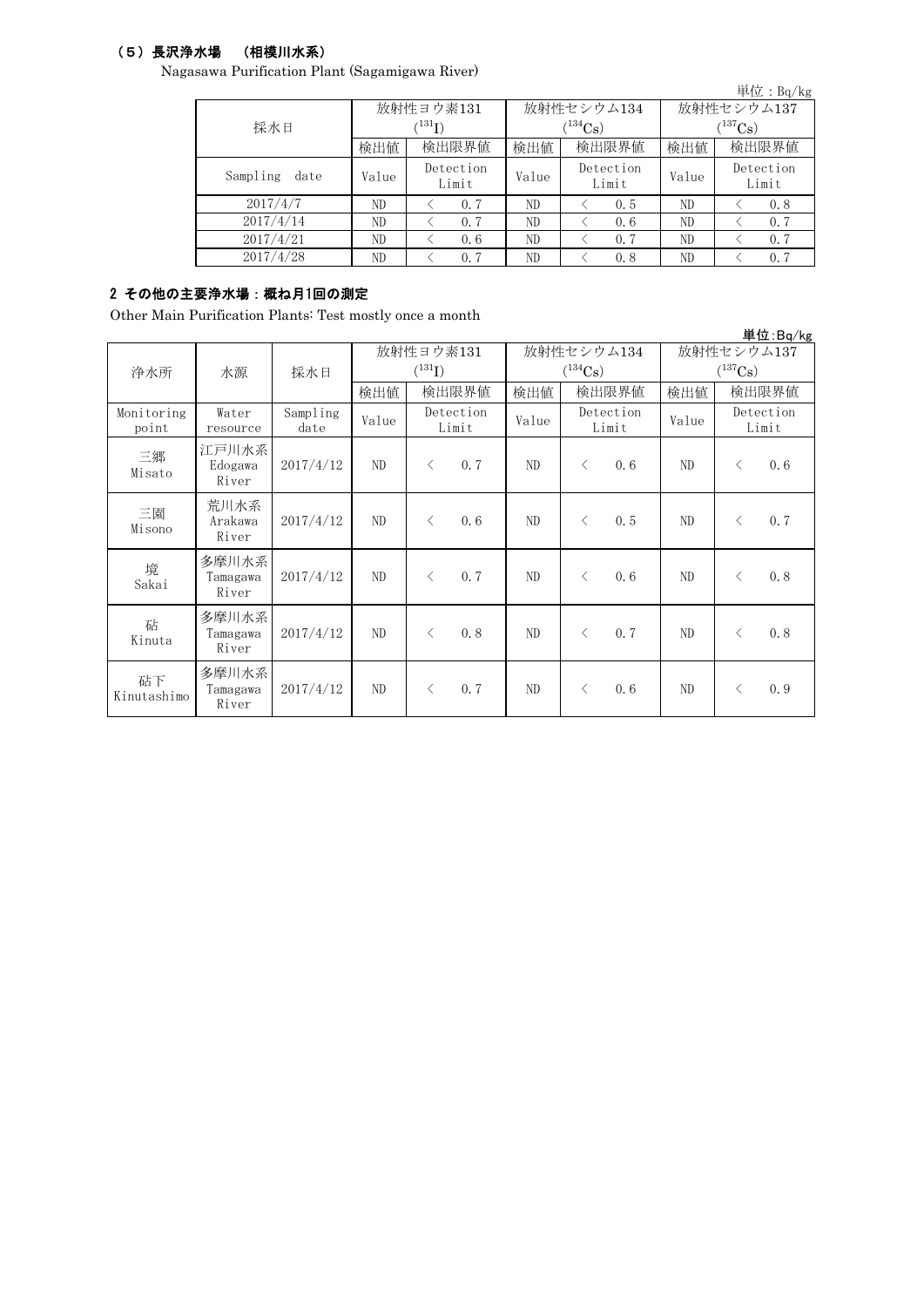## 3 多摩地区等の表流水・伏流水・浅井戸を水源とする浄水所:概ね月1回の測定

Water purification plants using surface water, subsoil water, or shallow well water in Tama Area: Test mostly once a month

| 単位: Bq/kg        |                  |       |                                                  |       |                       |                       |                    |  |  |  |
|------------------|------------------|-------|--------------------------------------------------|-------|-----------------------|-----------------------|--------------------|--|--|--|
|                  |                  |       | 放射性ヨウ素131                                        |       | 放射性セシウム134            | 放射性セシウム137            |                    |  |  |  |
| 浄水所              | 採水日              |       | $(^{131}I)$                                      |       | $(^{134}\mathrm{Cs})$ | $(^{137}\mathrm{Cs})$ |                    |  |  |  |
|                  |                  | 検出値   | 検出限界値                                            | 検出値   | 検出限界値                 | 検出値                   | 検出限界値              |  |  |  |
| Monitoring point | Sampling<br>date | Value | Detection<br>Limit                               | Value | Detection<br>Limit    | Value                 | Detection<br>Limit |  |  |  |
| 戸倉<br>Tokura     | 2017/4/5         | ND    | 0.7<br>$\langle$                                 | ND    | $\lt$<br>0.6          | ND                    | 0.7<br>$\lt$       |  |  |  |
| 乙津<br>Ottsu      | 2017/4/5         | ND    | $\overline{\left\langle \right\rangle }$<br>0, 7 | ND    | $\lt$<br>0.7          | ND                    | 0.7<br>$\langle$   |  |  |  |
| 深沢<br>Fukasawa   | 2017/4/5         | ND    | $\langle$<br>0.6                                 | ND    | 0.7<br>$\, < \,$      | ND                    | 0.7<br>$\langle$   |  |  |  |
| 棚沢<br>Tanasawa   | 2017/4/17        | ND    | $\langle$<br>0.8                                 | ND    | $\lt$<br>0.6          | ND                    | 0.8<br>$\lt$       |  |  |  |
| 大丹波<br>Otaba     | 2017/4/17        | ND    | $\langle$<br>0, 7                                | ND    | $\lt$<br>0, 6         | ND                    | 0.7<br>$\langle$   |  |  |  |
| 日原<br>Nippara    | 2017/4/24        | ND    | 0.8<br>$\langle$                                 | ND    | $\lt$<br>0, 6         | ND                    | 0.7<br>$\langle$   |  |  |  |
| 氷川<br>Hikawa     | 2017/4/24        | ND    | 0.6<br>$\langle$                                 | ND    | $\langle$<br>0.8      | N <sub>D</sub>        | 0.8<br>$\langle$   |  |  |  |
| 小河内<br>Ogouchi   | 2017/4/26        | ND    | $\langle$<br>0.8                                 | ND    | $\lt$<br>0.6          | ND                    | 0.6<br>$\langle$   |  |  |  |
| ひむら<br>Himura    | 2017/4/26        | ND    | 0.7<br>$\langle$                                 | ND    | 0.5<br>$\lt$          | ND                    | 0.8<br>$\lt$       |  |  |  |

## <表流水を水源とする浄水所> <surface water>